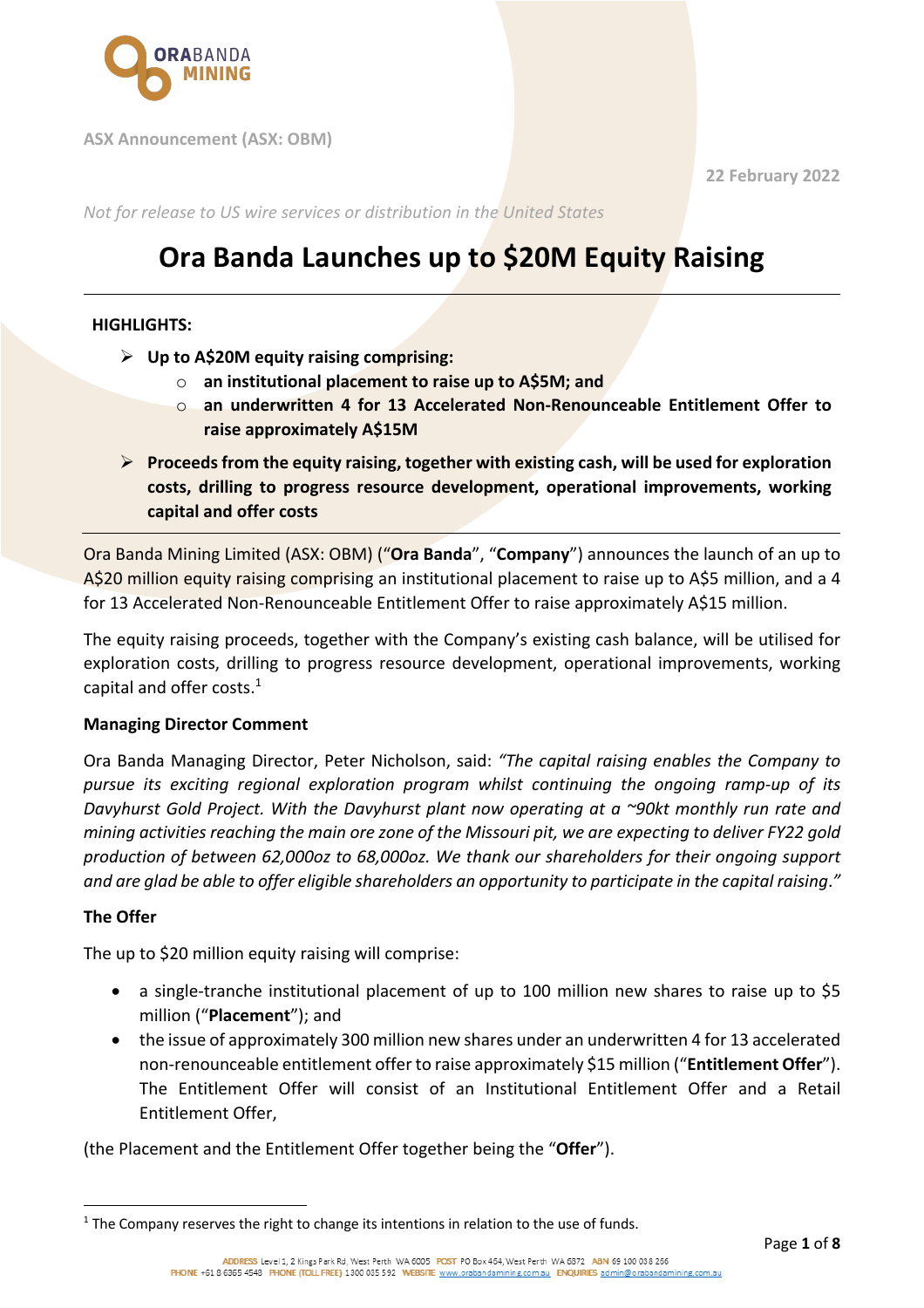

All new shares offered under the Offer will be issued at a price of \$0.05 per new share, which represents a:

- 35.1% discount to the last traded price of \$0.077 on 21 February 2022; and
- 27.7% discount to the TERP of \$0.069.<sup>2</sup>

Each new share issued under the Offer will rank equally with existing fully paid ordinary shares in the Company on issue. The Company will, upon issue of the new shares under the Offer, seek quotation of the new shares on the ASX.

Upon completion of the Offer, the Company will have up to approximately 1,374,224,505 shares on issue, excluding any further placement to Hawke's Point (see below). As the Entitlement Offer is nonrenounceable, entitlements cannot be traded and are not otherwise transferable.

Euroz Hartleys Limited ("**Euroz Hartleys**") and amicaa Advisors Pty Ltd have been appointed as Joint Lead Managers for the Offer, with Euroz Hartleys and Fresh Underwriters Pty Ltd being appointed as underwriters ("**Underwriters**") for the Entitlement Offer. <sup>3</sup> The Placement is not underwritten.

A summary of the key terms of the underwriting agreement between the Company and the Underwriters for the Entitlement Offer ("Underwriting Agreement") is set out in the appendix to this announcement and the Appendix 3B following this announcement.

Ora Banda's major shareholder, Hawke's Point, has committed to subscribe for its 39.5% entitlement in the Entitlement Offer. Hawke's Point has also entered into a sub-underwriting arrangement with the Joint Lead Managers and Underwriters with respect to the remaining 60.5% of the new shares to be issued under the Entitlement Offer ("**Sub-underwriting Agreement**"). Hawke's Point will receive no fee for sub-underwriting the Entitlement Offer. The key terms of the Sub-underwriting Agreement are set out in the appendix to this announcement.

If Hawke's Point is required to take up its full sub-underwriting allocation, it and its associates could increase their voting power in the Company from 39.5% up to 53.7% (an increase of up to 14.2%) assuming no shares are issued under the Placement. For further information regarding the assumptions underlying this maximum voting power and potential control implications, please refer to the cleansing statement lodged with ASX today.

If following completion of the Offer, Hawke's Point's (and its associates') voting power in the Company is less than its voting power prior to the Offer, the Company has committed to issue to Hawke's Point (via a placement) a number of shares which will result in Hawke's Point's (and its associates') voting power being equal to its pre-Offer voting power on the same terms as the Offer, subject to the Company obtaining prior shareholder approval in accordance with the requirements of the ASX Listing Rules. To the extent Hawke's Point's (and its associates') voting power after the Offer is equal to or greater than its pre-Offer voting power, then no shares will be issued to Hawke's Point under such a placement and the Company will not seek shareholder approval.

<sup>&</sup>lt;sup>2</sup> The Theoretical Ex-Rights Price ("TERP") is the theoretical price at which the Company's shares should trade immediately after the ex-date for the Entitlement Offer. TERP is a theoretical calculation only and the actual price at which shares trade immediately after the ex-date for the Entitlement Offer will depend on many factors and may not equate to TERP. The TERP calculation includes shares issued under the Placement.

<sup>&</sup>lt;sup>3</sup> Fresh Equities Pty Ltd is amicaa Advisors Pty Ltd's settlement agent for equity placements. Fresh Underwriters Pty Ltd is an associate of Fresh Equities Pty Ltd.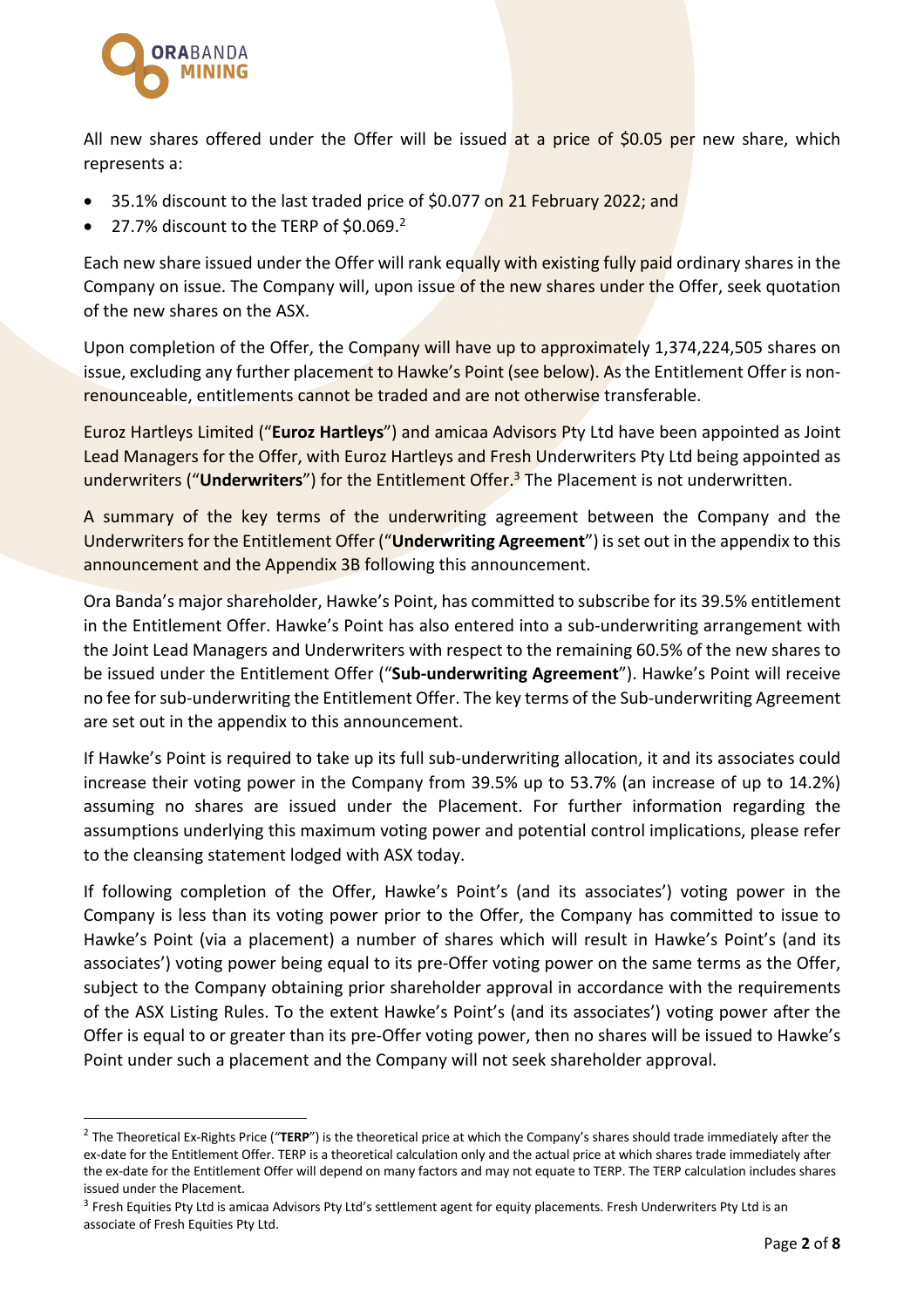

The Company has obtained in-principle approval from ASIC to appoint Euroz Hartleys as nominee to sell any shares under the Entitlement Offer which would otherwise have been available to ineligible shareholders had they been eligible to participate in the **Entitlement Offer.** A letter will be sent to all ineligible shareholders with further details. Euroz Hartleys will not be paid a fee for its role as nominee, but will receive fees as one of the Underwriters to the Entitlement Offer as set out in the Appendix 3B released by the Company today.

## **Placement**

The Placement will comprise the issue of up to 100 million new fully paid ordinary Ora Banda shares to certain sophisticated and professional investors to raise up to \$5 million at an issue price of \$0.05 per share, under the Company's existing placement capacity under ASX Listing Rules 7.1 (up to 146,133,675 new shares) and/or 7.1A (up to 97,422,450 new shares). Further details of the proposed share issue under the Placement are detailed in the Appendix 3B lodged by the Company today.

The Company confirms that the issue price of \$0.05, being not less than 75% of the volume weighted average market price for the Company's shares over the 15-day period before the date of this announcement, satisfies the requirements of Listing Rule 7.1A.

## **Institutional Entitlement Offer**

Eligible institutional shareholders will be invited to participate in the accelerated institutional component of the Entitlement Offer, which will be conducted on 22 February 2022, along with the Placement. Eligible institutional shareholders can take up all, part or none of their entitlement.

To the extent there is any shortfall under the institutional component of the Entitlement Offer, those shortfall shares will be offered to sophisticated and professional investors through institutional bookbuild. To the extent there is any shortfall following the bookbuild process, those shares will be subject to the underwriting and sub-underwriting arrangements.

## **Retail Entitlement Offer**

Eligible retail shareholders on the record date of 5:00pm Western Standard Time ("**AWST**") on 24 February 2022, with registered addresses in Australia and New Zealand will be invited to participate in the Retail Entitlement Offer at the same price as the Placement. The Retail Entitlement Offer will open on 1 March 2022 and close on 17 March 2022 (subject to any extension by the Company).

Eligible retail shareholders can take up all, part or none of their entitlement.

Further details about the Retail Entitlement Offer will be detailed in the Retail Offer Booklet that will be lodged with the ASX on 1 March 2022 and is expected to be despatched to eligible retail shareholders on 1 March 2022. The closing date for receipt of acceptance forms under the Retail Entitlement Offer is 5.00pm AWST on 17 March 2022 (subject to any extension by the Company).

Eligible retail shareholders will also be invited to subscribe for shares over and above their entitlement, as set out in the Retail Offer Booklet.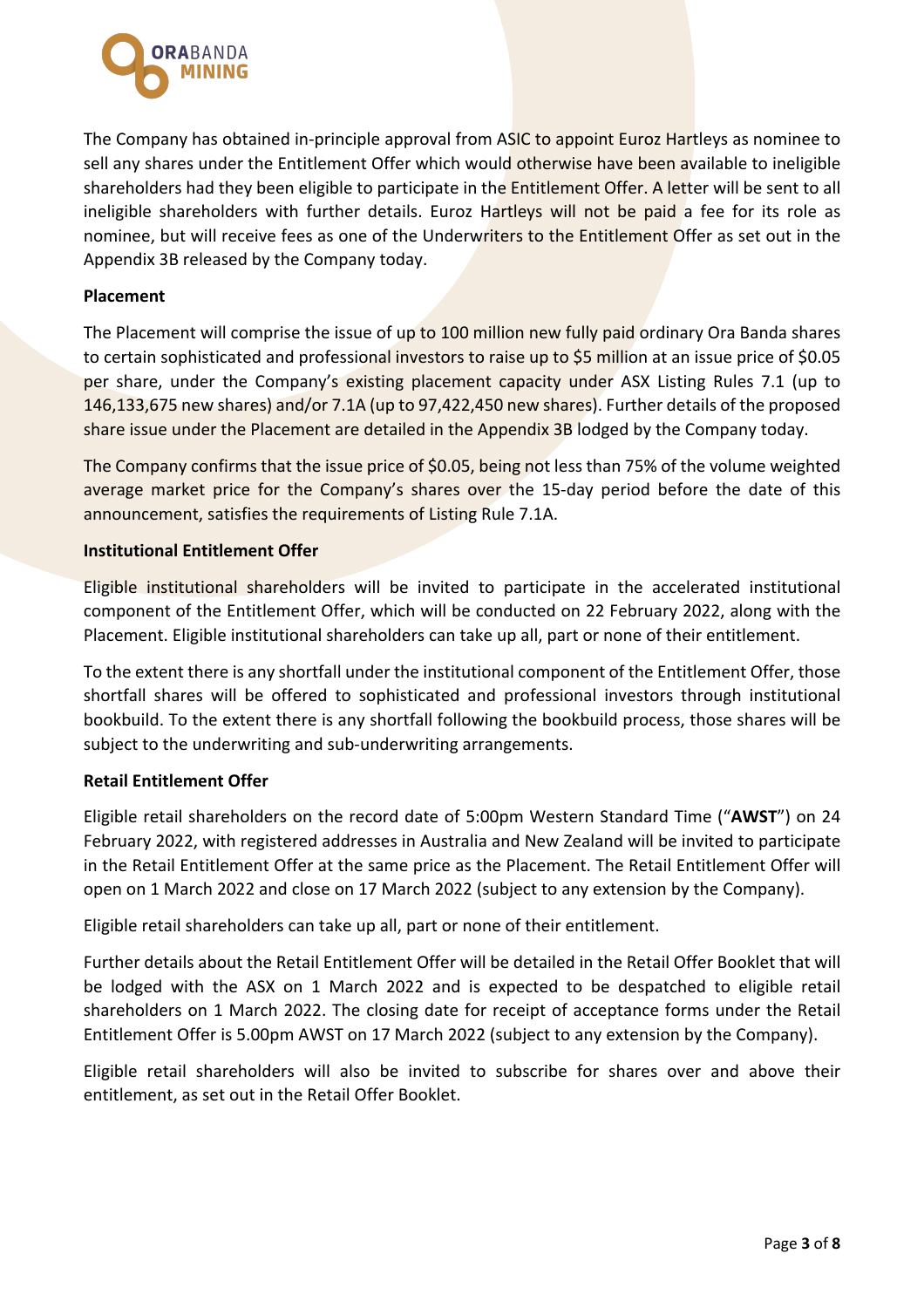

## **Offer Timetable**

An indicative timetable of key dates in relation to the Offer is detailed below:

| Event                                                                                                                                       | <b>Date</b>      |
|---------------------------------------------------------------------------------------------------------------------------------------------|------------------|
| Announce Placement and Entitlement Offer                                                                                                    | 22 February 2022 |
| Lodge Cleansing Notice with ASX with respect to the Entitlement Offer                                                                       | 22 February 2022 |
| Placement and Institutional Entitlement Offer bookbuild opens                                                                               | 22 February 2022 |
| Placement and Institutional Entitlement Offer bookbuild closes                                                                              | 23 February 2022 |
| Announce results of Placement and Institutional Entitlement Offer and trading in<br>Ora Banda shares recommences on an ex-entitlement basis | 24 February 2022 |
| Record Date (at 5.00pm AWST) for Entitlement Offer                                                                                          | 24 February 2022 |
| Release Retail Offer Booklet on ASX                                                                                                         | 1 March 2022     |
| Retail Offer Booklet and Entitlement and Acceptance Form dispatched to Eligible<br><b>Retail Shareholders</b>                               | 1 March 2022     |
| Retail Entitlement Offer opens                                                                                                              | 1 March 2022     |
| Settle Placement and Institutional Entitlement Offer                                                                                        | 3 March 2022     |
| Anticipated issue date of new shares under Placement and Institutional<br><b>Entitlement Offer</b>                                          | 4 March 2022     |
| Retail Entitlement Offer closes (at 5.00pm AWST) (Closing Date)                                                                             | 17 March 2022    |
| Announce results of Retail Entitlement Offer                                                                                                | 24 March 2022    |
| Settle Retail Entitlement Offer                                                                                                             | 24 March 2022    |
| Anticipated issue date of new shares under the Retail Entitlement Offer                                                                     | 24 March 2022    |
| Dispatch of holding statements and commencement of trading for new shares<br>issued under Retail Entitlement Offer                          | 25 March 2022    |

Note: The above timetable is indicative only and subject to change. Subject to the Listing Rules, the Directors reserve the right to vary these dates, including the Closing Date, without prior notice. Any extension of the Closing Date will have a consequential effect on the anticipated date for issue of the new shares. The Directors also reserve the right not to proceed with the whole or part of the Offer at any time prior to allotment. In that event, the relevant application monies will be returned without interest in accordance with the Corporations Act.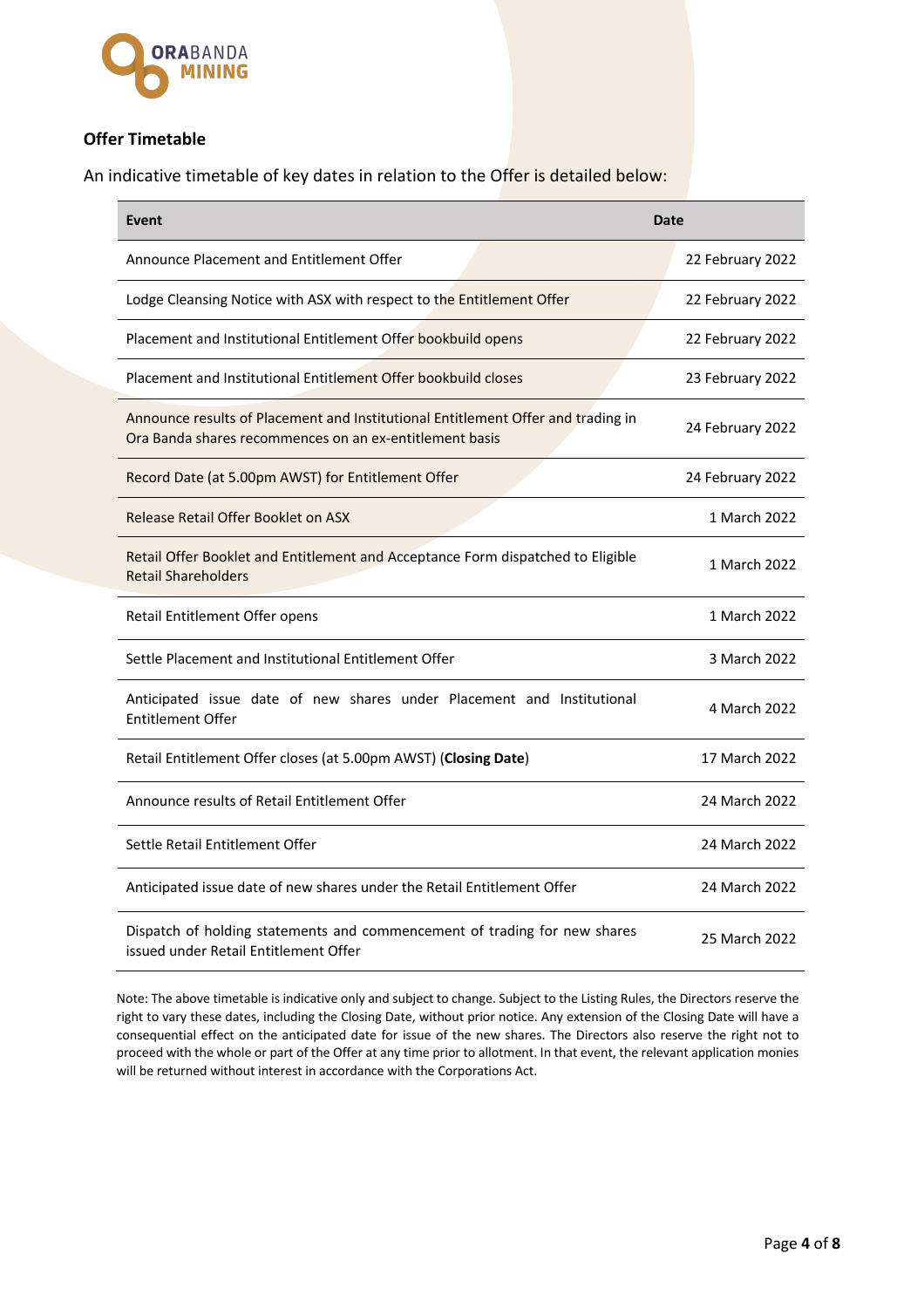

## **Additional Information**

If you have any queries concerning your Entitlement please call Computershare, the Company's Share Registry on 1300 850 505 from within Australia or +61 3 9415 4000 between 8:30am and 5:00pm (AEDT) Monday to Friday.

Nothing contained in this announcement constitutes investment, legal, tax or other advice. You should seek appropriate professional advice before making any investment decision.

Gilbert + Tobin is acting as legal counsel to the Company in relation to the Offer.

This announcement was authorised for release to the ASX by the Board of Ora Banda Mining Limited.

**Investor & Media Queries:** Peter Nicholson Managing Director +61 8 6365 4548 info@orabandamining.com.au

All dollar amounts are in Australian dollars unless otherwise indicated.

#### **Forward Looking Statement**

This announcement may include forward-looking statements. These forward-looking statements are based on Ora Banda's expectations and beliefs concerning future events at the date of this announcement, and are expressed in good faith for general guide only and should not be relied upon as indication or guarantee of future performance. Forwardlooking statements are necessarily subject to risks, uncertainties and other factors, many of which are outside the control of Ora Banda, which could cause actual results to differ materially from such statements. None of Ora Banda, its affiliates or their directors, officers, employees, associates, advisors, agents or contractors make any representation or warranty (either express or implied) as to the accuracy or likelihood of fulfilment of any forward looking statement, or any events or results expressed or implied in any forward-looking statement, except to the extent required by law, and other than as required by law (including the Listing Rules) make no undertaking to subsequently update or revise the forward looking statements made in this announcement, to reflect the circumstances or events after the date of this announcement.

This announcement has been prepared for publication in Australia and may not be released to US wire services or distributed in the United States. This announcement does not constitute an offer to sell, or a solicitation of an offer to buy, securities in the United States or any other jurisdiction. Any securities described in this announcement have not been, and will not be, registered under the US Securities Act of 1933 and may not be offered or sold in the United States except in transactions exempt from, or not subject to, the registration of the US Securities Act and applicable US state securities laws.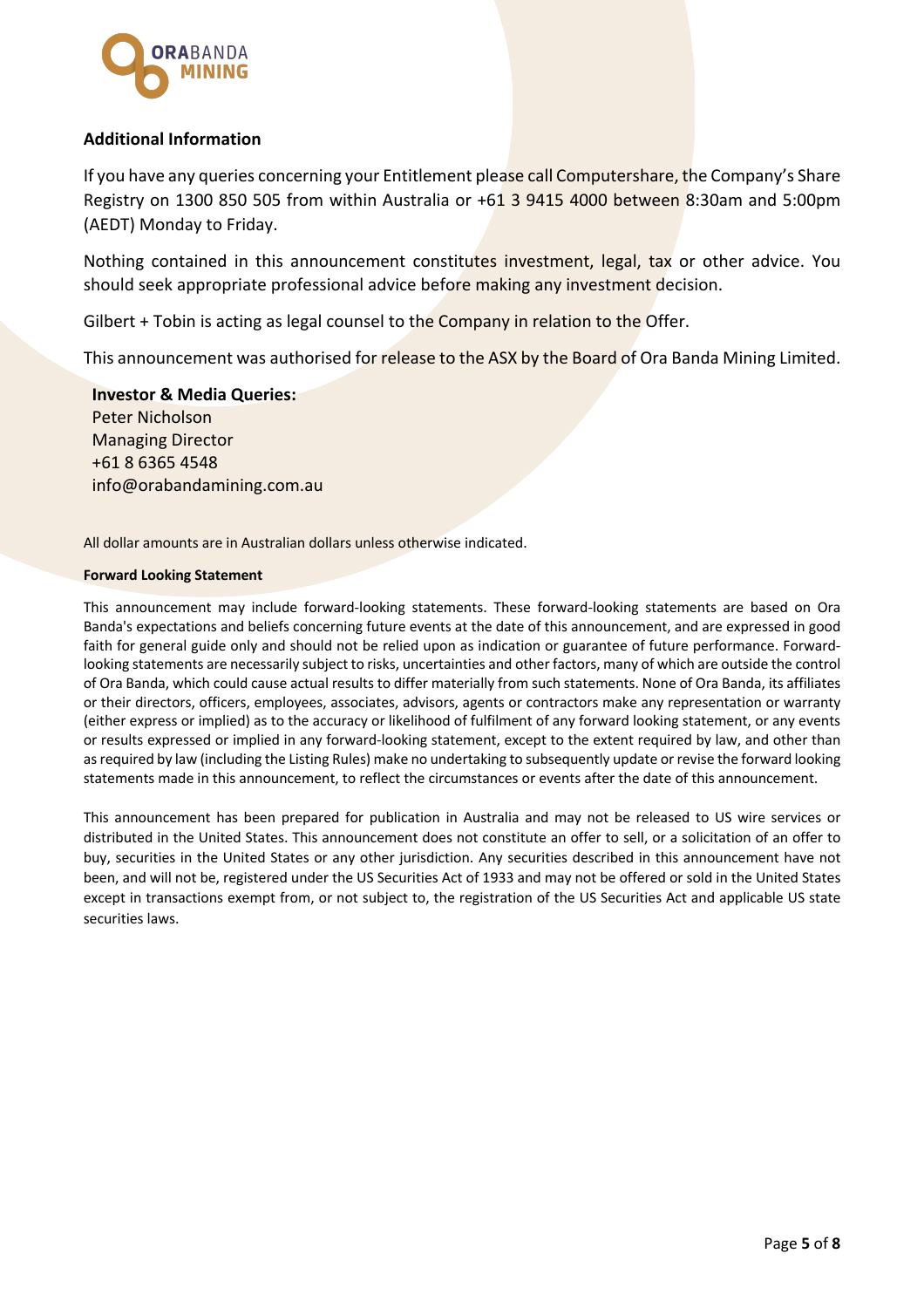

## **Appendix 1 – Summary of Underwriting Agreement**

#### **Conditions precedent**

The obligations of the Underwriters are subject to the satisfaction of certain standard conditions precedent.

#### **Termination events**

The Underwriters may terminate the Underwriting Agreement on the occurrence of certain events, including but not limited to where:

- (a) the ASX/S&P 200 Index falls to 87.5% or less;
- (b) the A\$ sales price of a troy ounce of gold falls to a level that is 87.5% or less of the level fixed by the London Bullion Market Association Market Makers (or such other members as the parties agree from time to time);
- (c) the Placement or the Entitlement Offer is withdrawn by the Company, or the Placement or the Entitlement Offer fails to proceed, without the prior written consent of the Underwriters;
- (d) there is a change in the composition of the Company's board or senior management before Completion without the prior written consent of the Underwriters (which consent must not be unreasonably withheld) except as announced to ASX or fairly disclosed in writing prior to the date of the Underwriting Agreement;
- (e) a material suspension or limitation in trading in all securities quoted or listed on ASX occurs for a day on which ASX is open for trading or any materially adverse change or disruption occurs in financial markets, commercial banking activities or political or economic conditions of Australia, New Zealand, the United Kingdom, the United States of America, Hong Kong, Japan, Singapore, the People's Republic of China, Russia or any member of the European Union;
- (f) a statement contained in the Offer materials is or becomes false, misleading or deceptive (including by omission) or likely to mislead or deceive or the Offer materials omit any information they are required to contain;
- (g) ASX announces that the Company will be removed from the Official List or that shares will be delisted or suspended from quotation by ASX for any reason (excluding any trading halt consented to);
- (h) ASX announces that unconditional approval for Official Quotation of the new shares will be refused or not granted, or if granted, such approval is withdrawn on or before the issue of the new shares under the Retail Entitlement Offer;
- (i) the Company is prevented from allotting and issuing new shares in accordance with this document and the timetable;
- (j) there is an outbreak of hostilities (whether or not war has been declared) not presently existing, or a major escalation in existing hostilities occurs (whether or not war has been declared) involving any one or more of Australia, New Zealand, the United States of America, the United Kingdom , Hong Kong, Japan, Singapore, the People's Republic of China, Russia or any member of the European Union or a terrorist act (as declared by the relevant national host government) is perpetrated on any of those countries or any diplomatic, military, commercial or political establishment of any of those countries anywhere in the world;
- (k) any event specified in the timetable is delayed by the Company for more than one business day before the closing date of the Placement and Institutional Entitlement Offer (**Closing Date**) or delayed for more than two business days after the Closing Date without the prior written consent of the Underwriters;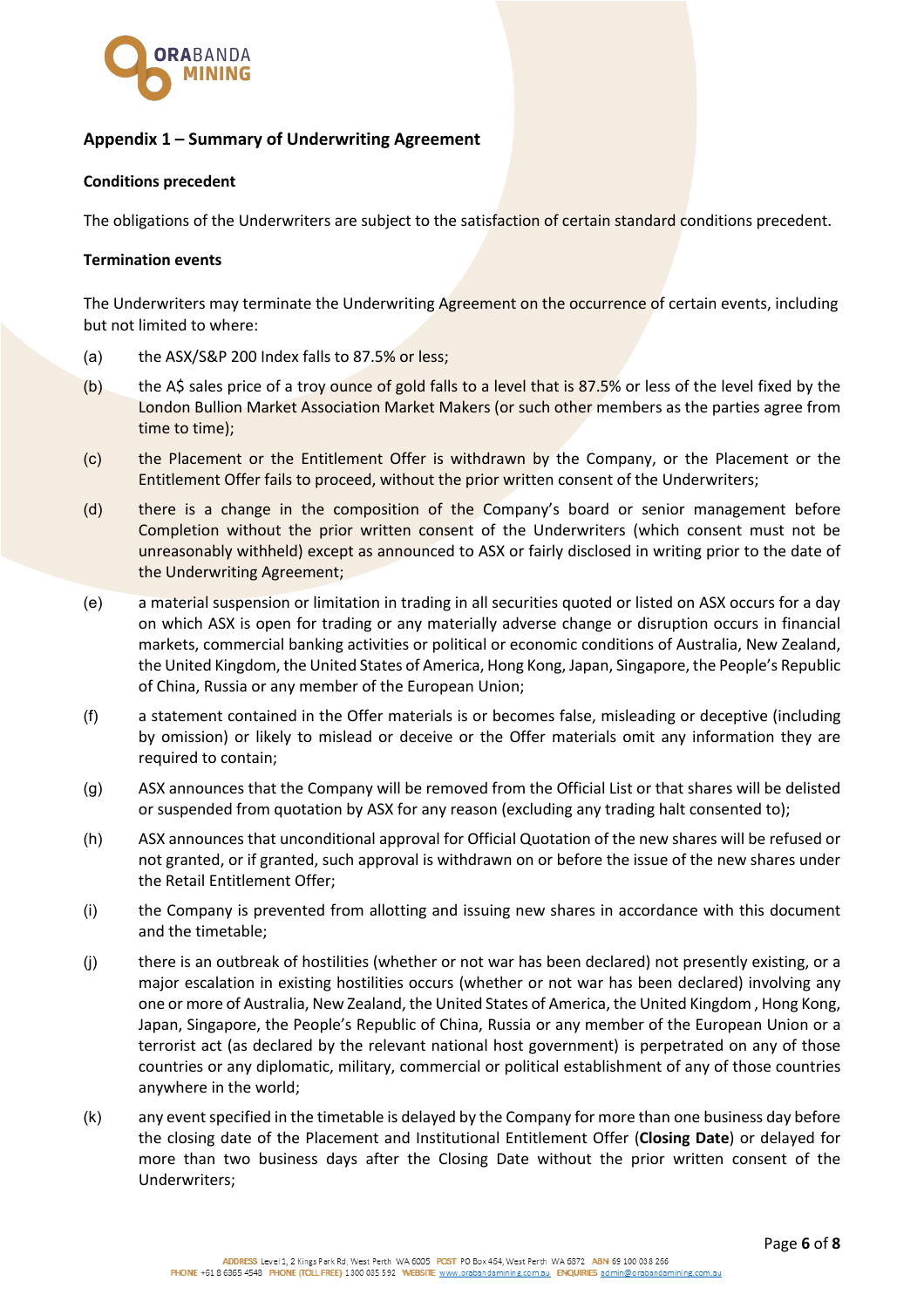

- (I) the Offers are prevented from proceeding by reason of Listing Rules, the Corporations Act or any other applicable laws, orders made by ASIC, ASX or any other government agency or court or an investigation initiated by ASIC or ASX into conduct of the Company;
- (m) the Company or a related body corporate of the Company is insolvent or there is an act or omission, or a circumstance arises, which is likely to result in the Company or a related body corporate of the Company becoming insolvent; and
- (n) there is an adverse change, or an event occurs that is likely to give rise to an adverse change, in the business, assets, liabilities, financial position or performance, operations, management, outlook or prospects of the Company or the Group (in so far as the position in relation to any entity in the Group affects the overall position of the Company).

#### **Moratorium**

The Company must ensure it and its subsidiaries do not (without the prior written consent of the Underwriters), until 120 days after completion of the Offer:

- (a) vary its capital structure;
- (b) make (or agree to make or announce) any issues of equity securities or any securities convertible into such equity securities; or
- (c) make (or agree to make or announce) any buy-back of securities,

in each case other than:

- (d) an issue of securities under the Offer;
- (e) in accordance with an agreement existing at the date of this announcement, which terms have been fairly disclosed to the Underwriters;
- (f) by way of incentives to directors, officers or employees of the Company in the ordinary course of business under any employee incentive plan or scheme or remuneration package; or
- (g) as a result of the conversion or exercise of any securities issued under and in accordance with any employee incentive plan, issued with the Underwriters' prior written consent or any other securities on issue at the date of the Underwriting Agreement which have been fairly disclosed to the Underwriters.

Additionally, the Company must ensure that it and its subsidiaries until 120 days after completion of the Offer:

- (a) carry on its business in the ordinary course;
- (b) do not change the nature of its business;
- (c) other than in the ordinary course of business or consistent with the use of funds contemplated in this announcement, do not acquire or dispose of the whole or substantially the whole of the business or substantial assets without the prior written consent of the Underwriters;
- (d) pass or take any steps to pass a resolution under section 260A of the Corporations Act; and
- (e) do not vary any term of the constitution without the prior written consent of the Underwriters.

#### **Summary of the Sub-underwriting Agreement**

Ora Banda's major shareholder, Hawke's Point, has committed to subscribe for its 39.5% entitlement in the Entitlement Offer. Hawke's Point has also entered into a sub-underwriting arrangement with the Underwriters with respect to the remaining 60.5% of the new shares to be issued under the Entitlement Offer (**Subunderwriting Agreement**).

Hawke's Point will receive no fee for sub-underwriting the Entitlement Offer.